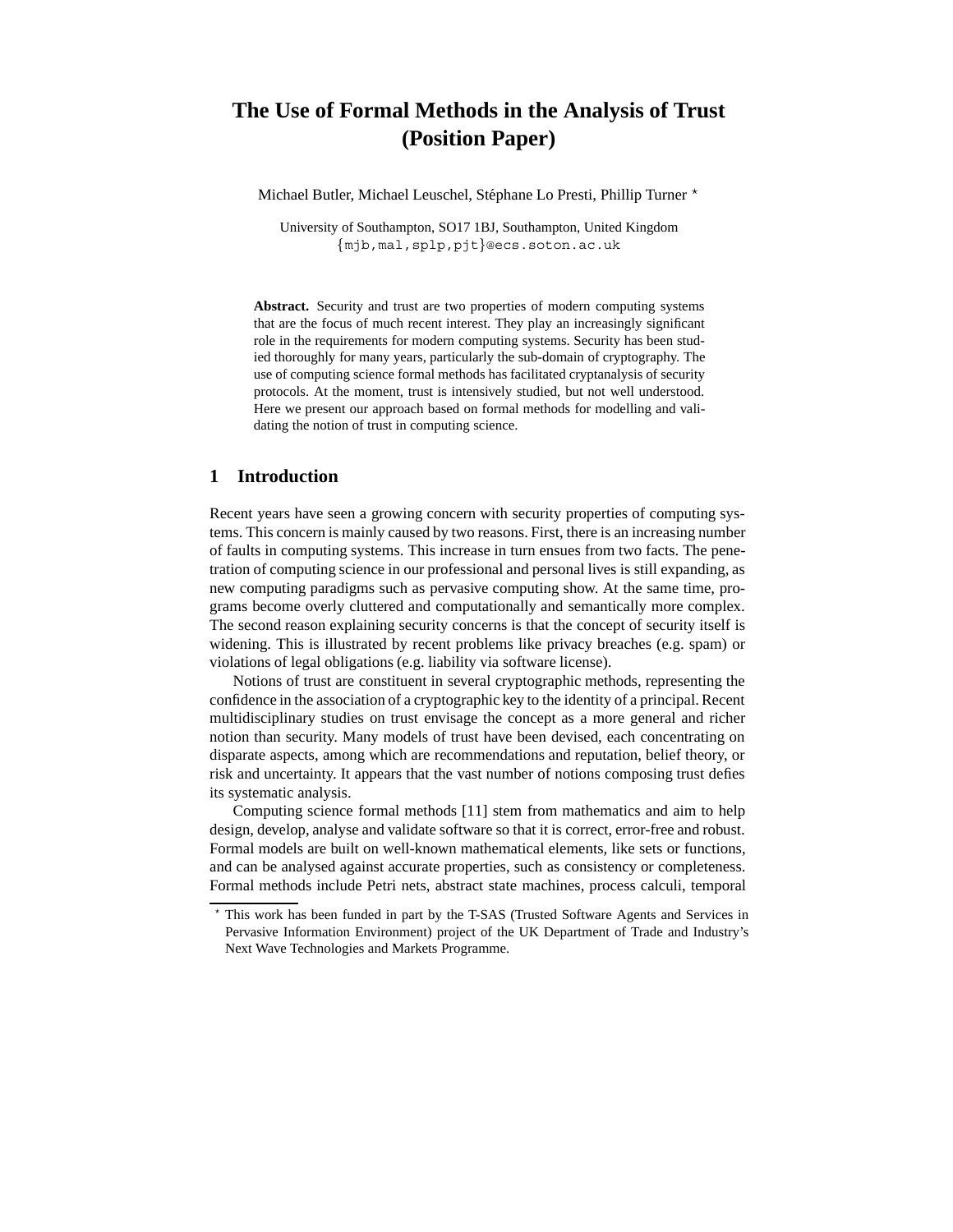and belief logics, and languages such as  $Z$  [4],  $CSP$  [5] and Alloy [9]. The last decade has seen a trend to use formal methods in computing science, notably in the context of industrial software engineering, because they provide solid methods, produce clear models and have good tool support.

In this paper, we present in section 2 how the security field has used formal methods to solidly build some of its foundations on mathematically proven results. We show initial works in the application of formal methods in trust in section 3, arguing that trust is only at the beginning of its path to make the most of formal methods. Our structured approach based on UML [14] and B [13] formal methods is finally defined in section 4.

# **2 Formally Proving Security Properties**

Security is one of the major problems that computer scientists have to confront nowadays. Security analysis of computing systems consists of creating models of how they operate, may be attacked, and should behave. Formal methods are helpful at modelling and validating existing computing systems with regard to security properties because they provide a structured approach and accurate notations.

In the context of security, the *system model* must not only abstract the programs implementing the system functionalities but also the communication protocols that are used. Formal approaches have been successfully applied to that latter task, for example with the Z notation or the B method [15]. Recently, the analysis [26] of layers of network protocols, involving the commonly used TLS/SSL protocols, have been a further beneficiary of the formal approach.

The model of the possible attacks to the system is called the *threat model* and defines the capabilities of the attacker. The Dolev-Yao threat model traditionally represents an attacker that can overhear, intercept, and synthesise any message and is only limited by the constraints of the cryptographic methods used. This omnipotence has been very difficult to model and most threat models simplify it, as, for example, the attacker in ubiquitous computing [22].

Next, the desired properties of the system need to be defined. Security encompasses six basic sub-properties: authentication, data integrity, confidentiality, non-repudiation, privacy, and availability. Specification of the chosen properties is in general dependent on the notation chosen for the system and threat models.

The last task is to verify that the security properties hold in the system model, complemented by the threat model if it exists. Many formal methods ease this step by applying powerful automated techniques, like test generation or model checking. General formal tools can be used, like the Coq theorem prover [3] that has been used for the verification of the confidentiality of the C-SET protocol [8], or specific ones devised, such as Casper [10] for compiling abstract descriptions to the CSP language, or SpyDer [23] to model-check security properties in the spy-calculus.

In summary, formal methods have benefited security analysis of computing systems by providing systematic methods and reusable tools in order to obtain mathematically proven results. The use of formal methods for security analysis is a very active domain, which evolves with progress from the formal methods and provides a testbed for them.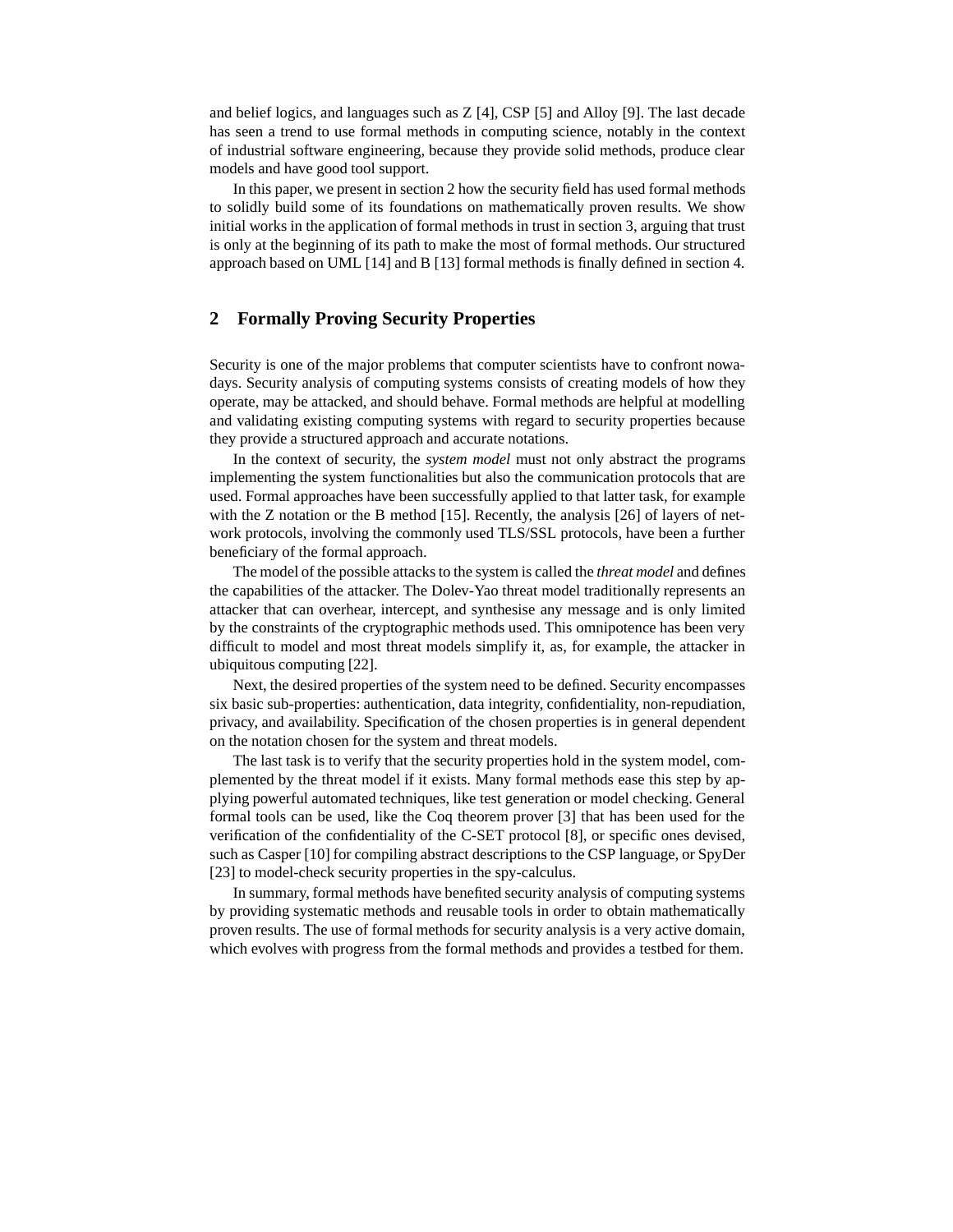# **3 Formally Modelling Trust**

Trust has recently attracted much focus, notably in the context of computing science and more specifically computer security. Marsh [24] gave an early (1992) formal model of trust, highlighting the combination of basic and general trust and agent capabilities into situational trust via ad hoc notations. Griffiths et al [21] made use of the Z formal notation to specify cooperative plans in multi-agent systems, annotating these plans with trust information. Many mathematical models have also been devised, for example in game theory (e.g. Birk's model [2]) or probability theory (e.g. Jøsang's Subjective Logic [1]).

More recently, Grandison [25] devised the SULTAN trust management system and his primitives were expressed in the manner of a logic programming language. SUL-TAN is similar to works on *trust policy languages*. Trust policy languages (which are inspired by security policies) specify what is permitted and prohibited regarding trust decisions, rather than expressing how. They were first devised in the context of Public Key Infrastructures, like IBM's Trust Policy Language or Fidelis [28]. Recent works exhibit more general policies, like those of the SECURE project [17] where domain theory is used to define trust policies able to specify spam filters.

Trust is a complex notion that is not well understood. Growing interest in modelling the notion of trust has given rise to a plethora of models and many aspects of trust are currently being studied. However, these models are difficult to compare directly because they are expressed in diverse ways, i.e. sociological or economic terms, and furthermore use specific notations, thus preventing an unambiguous interpretation. Identifying trust requirements is not always easy and, because they lead to a clearer model of a system and guide its analysis, formal specifications can ease that identification.

## **4 An Approach to the Modelling and Validation of Trust**

The T-SAS (Trusted Software Agents and Services in Pervasive Information Environment) project [27] aims to identify critical trust issues in pervasive computing. In particular, it aims to develop tools and rigorous techniques for validating the trustworthiness of agent and Semantic Web/Grid technologies that support pervasive systems.

The identification of critical trust issues for pervasive environments is hampered by both the diverse literature on trust and lack of expertise by system designers and analysts at identifying issues of *trust*. As noted above, existing definitions of trust also tend to be either specific to particular problem domains, or contrarily, too general. This often leads to specifications impoverished of trust content suitable for analysis and formalisation. Finally, pervasive systems require that user-centric issues are at least as important as purely technical concerns.

To address these problems, whilst ensuring that scenarios studied are sufficiently realistic, the initial phase of this project has focused on the development of an analysis framework grounded in propitious (healthcare) scenarios and use-cases [16]. It is an iterative process of scenario validation by domain experts (e.g. clinicians), identification of trust issues with cross-scenario checking, and domain expert aided scenario maturation. As this process repeats, the scenarios become increasingly rich with trust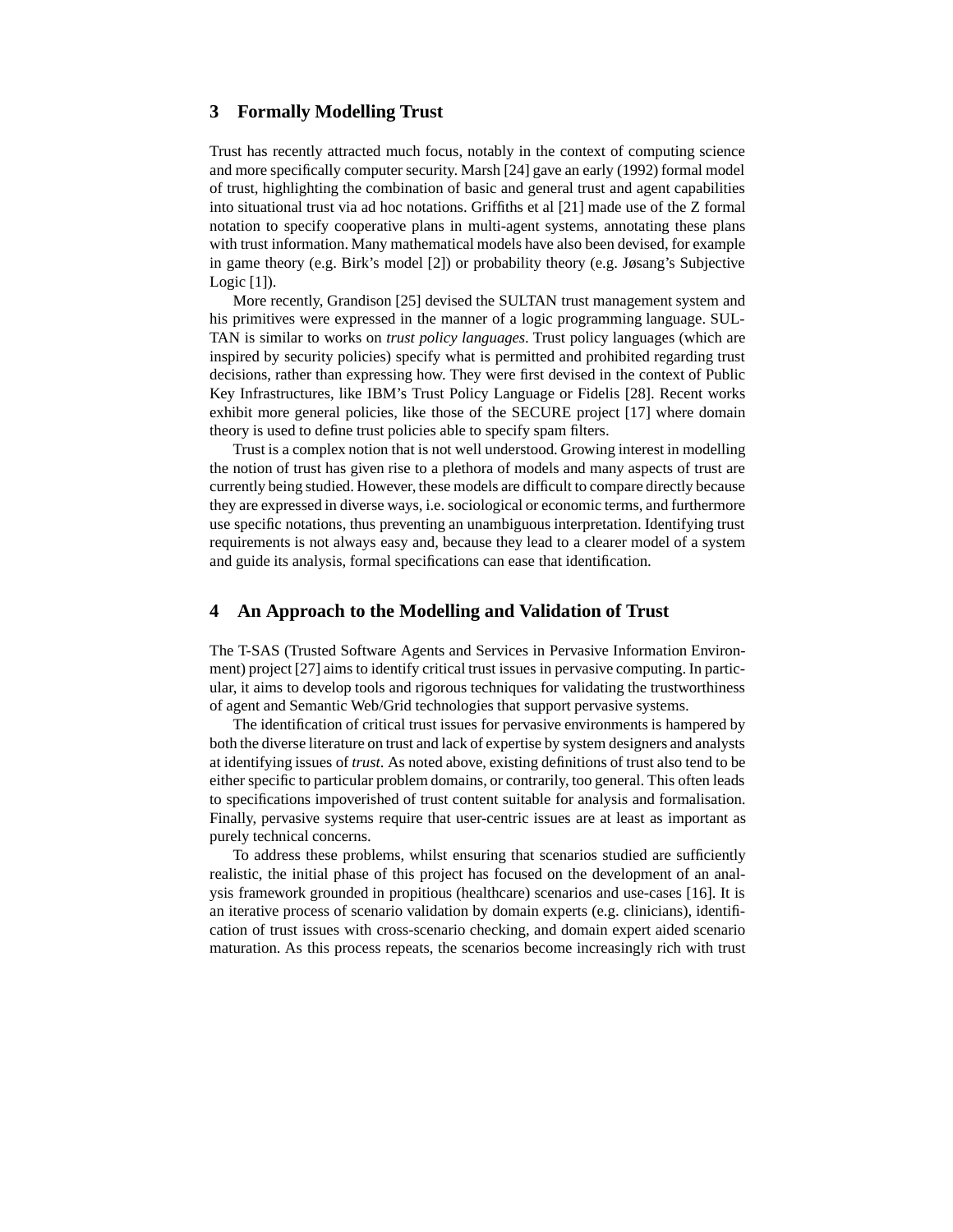related detail and the taxonomy of trust derived from the input scenarios stabilises. In our analyses, trust issues have fallen into eleven basic areas. Viz., Source versus Interpretation, Accuracy, Audit trails, Authorisation, Identification, Personal Responsibility, Reliability/Integrity, Availability, Reasoning, Usability and Harm. The relationship between trust categories was broadly in agreement with the literature.

Our current work focuses upon the formal specification stage of a software and hardware prototype. The prototype healthcare application operates on a PDA to support clinicians in a pervasive environment with medical image messaging services. This application is based on a use-case representing a clinician roaming in the pervasive environment of his hospital and using his PDA to display pictures on a neighbour device or to access the information of a patient in an adjoining bed. The PDA currently has image capture, wireless transmission and receipt and can provide telemetry for location determination. The prototype PDA and infrastructure provides furtive ground for dealing with real-time and practical issues whilst retaining many trust concerns.

Using a single method (whether formal or not) to develop complex software and/or hardware systems may limit the ability to adequately tackle complex problems in the large. Unfortunately, many issues of trust are interrelated and highly context dependent. Therefore, simplification of a system which results in loss of this context or corruption of trust interdependencies and interactions is dangerous.

Formal methods are often associated with applications with some critical aspect with severe consequences of fault. For example, safety-, economic-, or security-critical. We believe that users' trust in pervasive computing environments is prone to significant collapse and also that the consequences would be equally undesirable. In short, pervasive computing applications are trust-critical. Yet, the widespread adoption of formal techniques to deal with trust issues is not solely based on risk aversion – tools must be developed that will be used by software engineers, designers and system analysts. Also, formal specifications are not readily communicable to the non-specialist.

In addition to the ability to visually communicate and simplify complex designs, semi-formal techniques such as UML offer the developer additional benefits such as maintainability and re-usability. Despite several studies showing that formal development requires approximately the same overall effort as traditional approaches [12] whilst providing the detection and correction of specification errors early in the development life-cycle, uptake has again, remained slow.

Finally, given the currently limited understanding of trust, it seems sensible to adopt an approach that automatically detects inconsistencies and enables system designers to produce unambiguous and consistent specifications.

In order to successfully negotiate the problems of developers (expertise and thinking methods, visualization, re-usability, maintenance, communicability), we use UML case tools which provide a powerful visual notation which can itself be analysed, tested and validated automatically. The UML is an intuitive and powerful visual notation that decomposes a formal model of a system into various diagrams, such as class, collaboration or statechart diagrams. To automate validation of the models we need to use a method which allows formal proof. We chose the B language, which is an abstract machine notation that structures systems into hierarchy of modules. Each B module is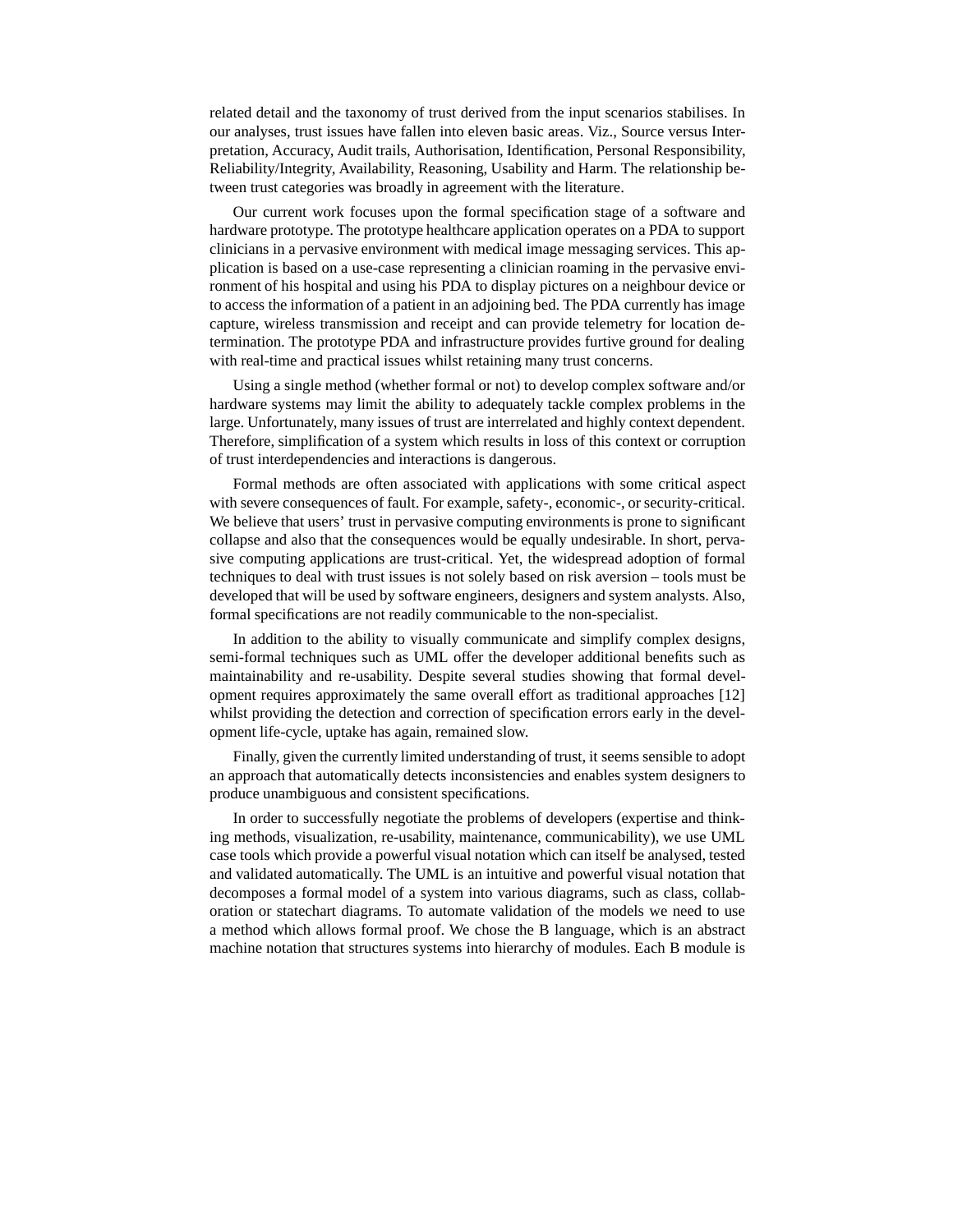made of components that are themselves refined at different levels of abstraction. Figure 1 portrays an overview of this approach.



**Fig. 1.** Overview of approach

To annotate UML with B, we use a UML Profile, called UML-B [6], that defines a specific kind of UML model that has a particular semantics. Figure 1 illustrates a UML-B model. In UML-B, class and statechart diagrams are annotated with B code using an object-oriented dot style. A tool, called U2B [7], then automatically generates, whenever possible, an equivalent B specification from the UML-B model.



**Fig. 2.** UML-B screenshot

The final step is to validate our B models using a combination of automated test case generation (e.g. ProTest [19]) and model checking (e.g. ProB [18]). Figure 3 shows a screenshot of the ProB tool. The top left shows the B machine under examination, bottom left shows the current machine state and status of the invariants. Right of the figure shows the states visited during the model checking of the specification.

In the context of our use-case, the basic components of trust will be expressed by means of invariants of the B machines. At this stage during our development, the invariants represent properties of the categories Accuracy, Authorisation, Identification and Reliability/Integrity that hold between the various elements of the system (e.g. PDA, Web Services, etc.). We are testing in these models, among other aspects, whether the PDA displays a picture on a wall-mounted screen in a trustworthy manner. Figure 2 shows an example class diagram relating a doctor, his PDA, a document (for viewing on an external device), an external device (display), and a centralised system for managing services based on the user's location, gained from WiFi 802.11 signal processing.

These tools will verify that our UML-B models are consistent, thus proving the trust properties that we have specified in the B invariants. If the properties do not hold, the test case or the counter-example provided by the model checker will enable us to analyse where the problem is and formulate a solution. We would then go into another round of modelling and validation. Finally, we note that this UML and B hybridisation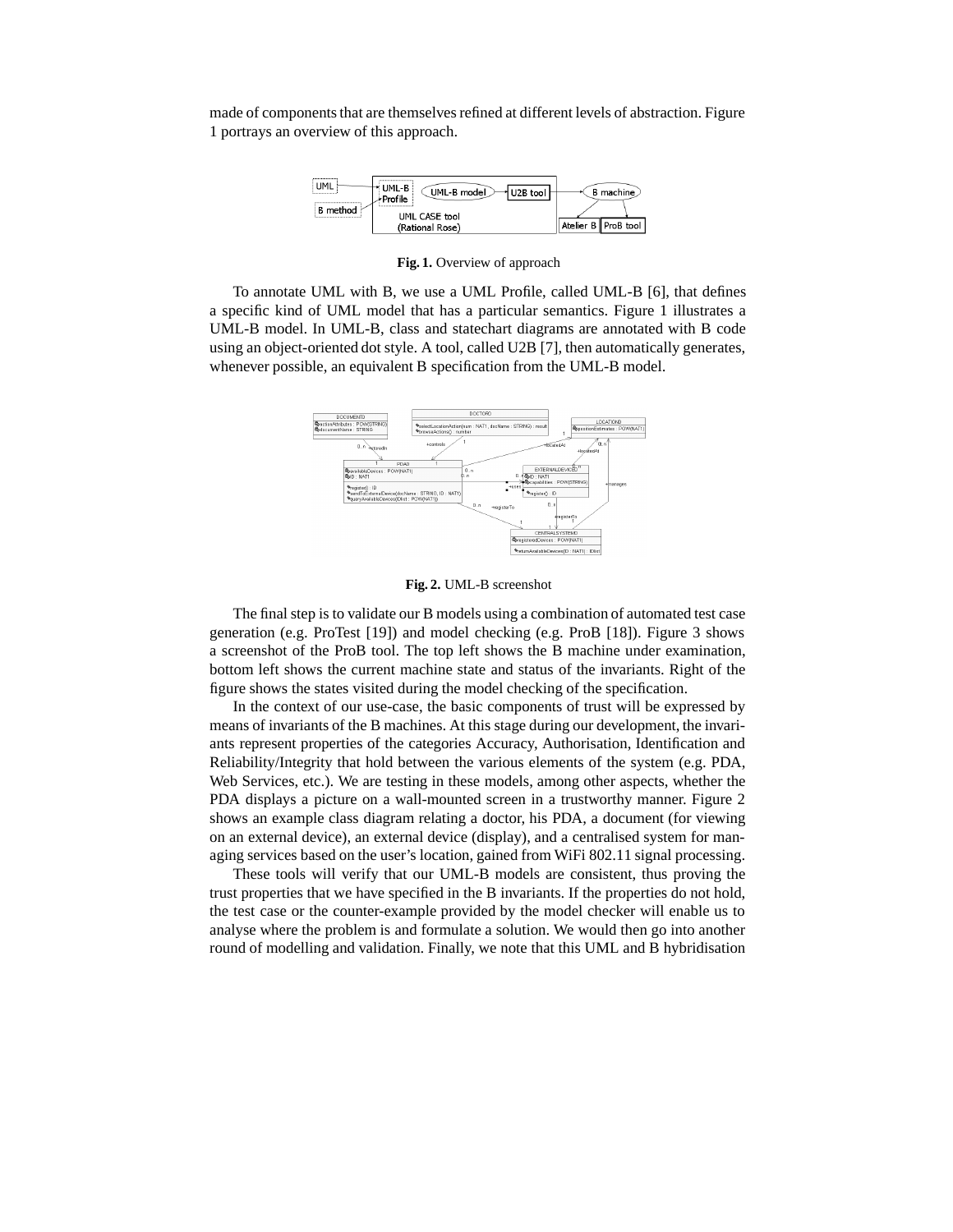

**Fig. 3.** ProB screenshot

has been favourably examined in an industrial setting, showing that not only are the features of the B-Method and UML complimentary, but that development with these tools was acceptable to commercial enterprise [20].

### **5 Conclusion**

Formal methods for the specification of computer systems and their required properties have shown themselves a valuable tool for security analysis. Much work in the domain of trust devised more or less formal models, thus providing insight into the notion of trust but without formal proofs of the claimed results. The notion of trust remains elusive and has not yet achieved the same level of knowledge that security has.

The lack of formality in the followed approaches is sometimes the cause of misunderstanding and prevents the validation of the proposed models. We believe that validation is necessary to acquire a sufficient confidence in a model and formal methods can provide us with the tools to exhaustively check the proposed solutions. Here we suggest that the rigorous process of formal specification, with its associated techniques and tools for model checking and test case validation, will be as valuable to the study of trust as it has been to date for security.

Prior work in our project, based on several real-world scenarios and applications, produced a set of basic components of trust, which with tools for assisting formal specification and validation are being utilised to expedite formal analysis and test this suggestion. We believe that the practical application of formal methods can facilitate the development and evolution of the field of trust analysis in computing systems.

#### **References**

- 1. A. Jøsang. Trust-based decision making for electronic transactions. In *Proc. of the 4th Nordic Workshop on Secure IT Systems (NORDSEC'99)*, Sweden, November 1999.
- 2. Andreas Birk. Learning to Trust. In *Trust in Cyber-societies, Integrating the Human and Artificial Perspectives*, volume 2246 of *LNCS*. Springer, 2001.
- 3. B. Barras and al. The Coq proof assistant reference manual: Version 6.1. Technical Report INRIA RT-0203, May 1997.
- 4. C. Boyd. Security Architectures Using Formal Methods. *IEEE Journal on Selected Areas in Communications*, 11(5):694–701, June 1993.